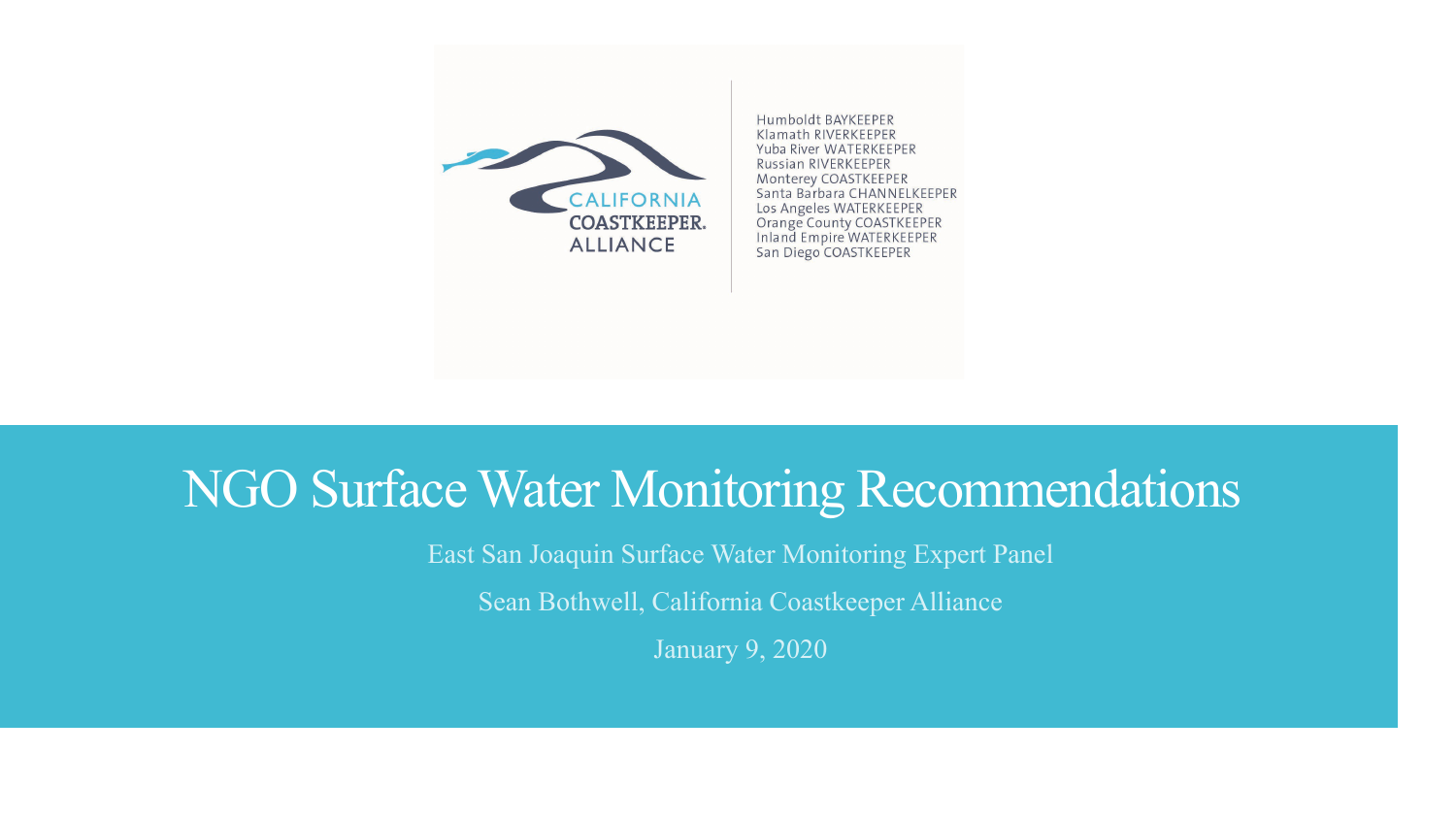# Major Themes

- Sampling Density
- Upstream Monitoring
- Exceedance-Based Monitoring
- Pesticide Switching
- Data Available to the Public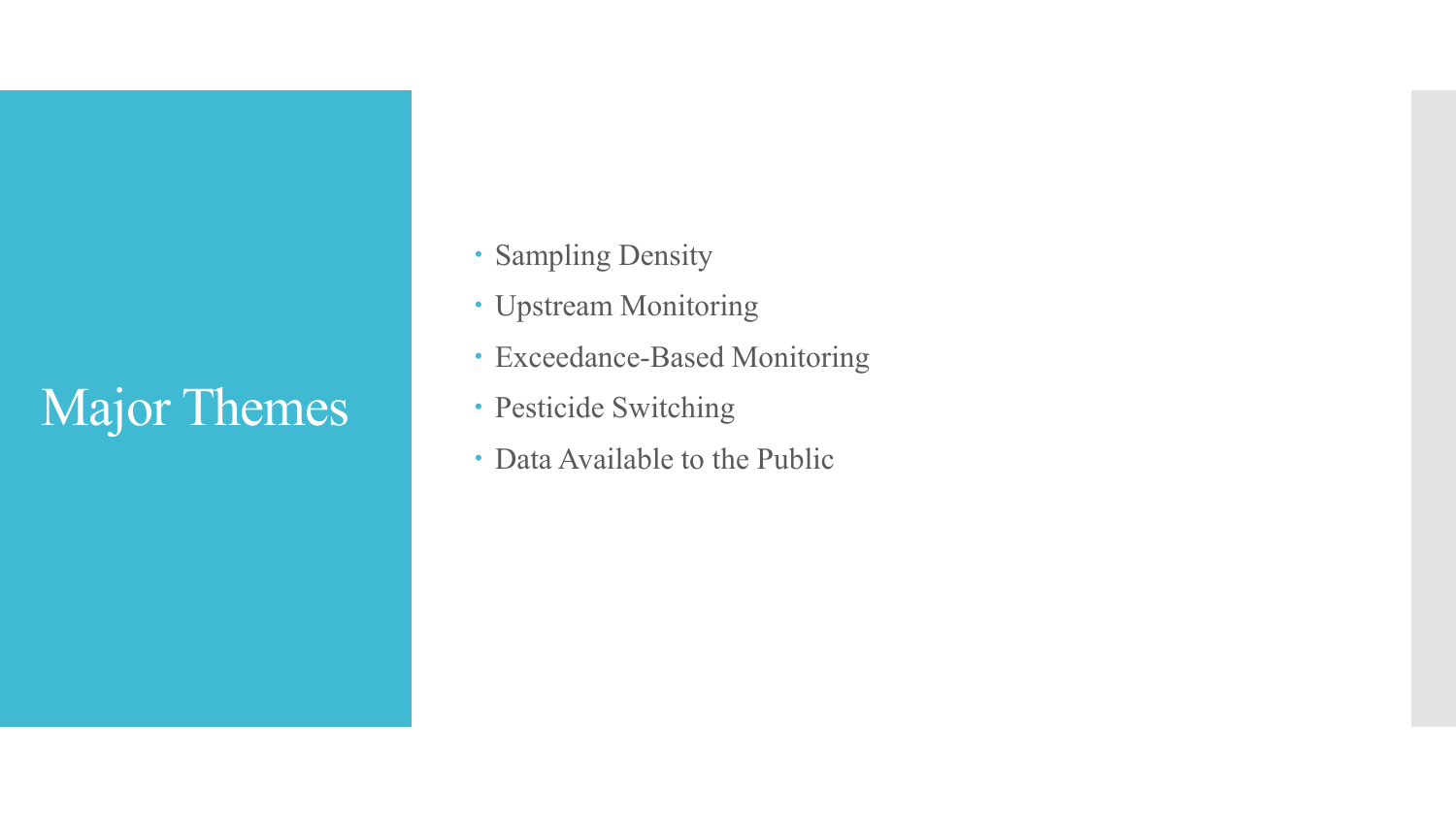Agricultural Impacts in the Central Valley

- 7 million irrigated acres and approximately 35,000 individual farms, in the Central Valley.
- Statewide, approximately 9,493 miles of rivers/streams and some 513,130 acres of lakes/reservoirs are listed on the 303(d) list as being impaired by irrigated agriculture.
- 25 water bodies and 450 miles of surface water in the ESJ Watershed failed to meet federal Clean Water Act water quality standards.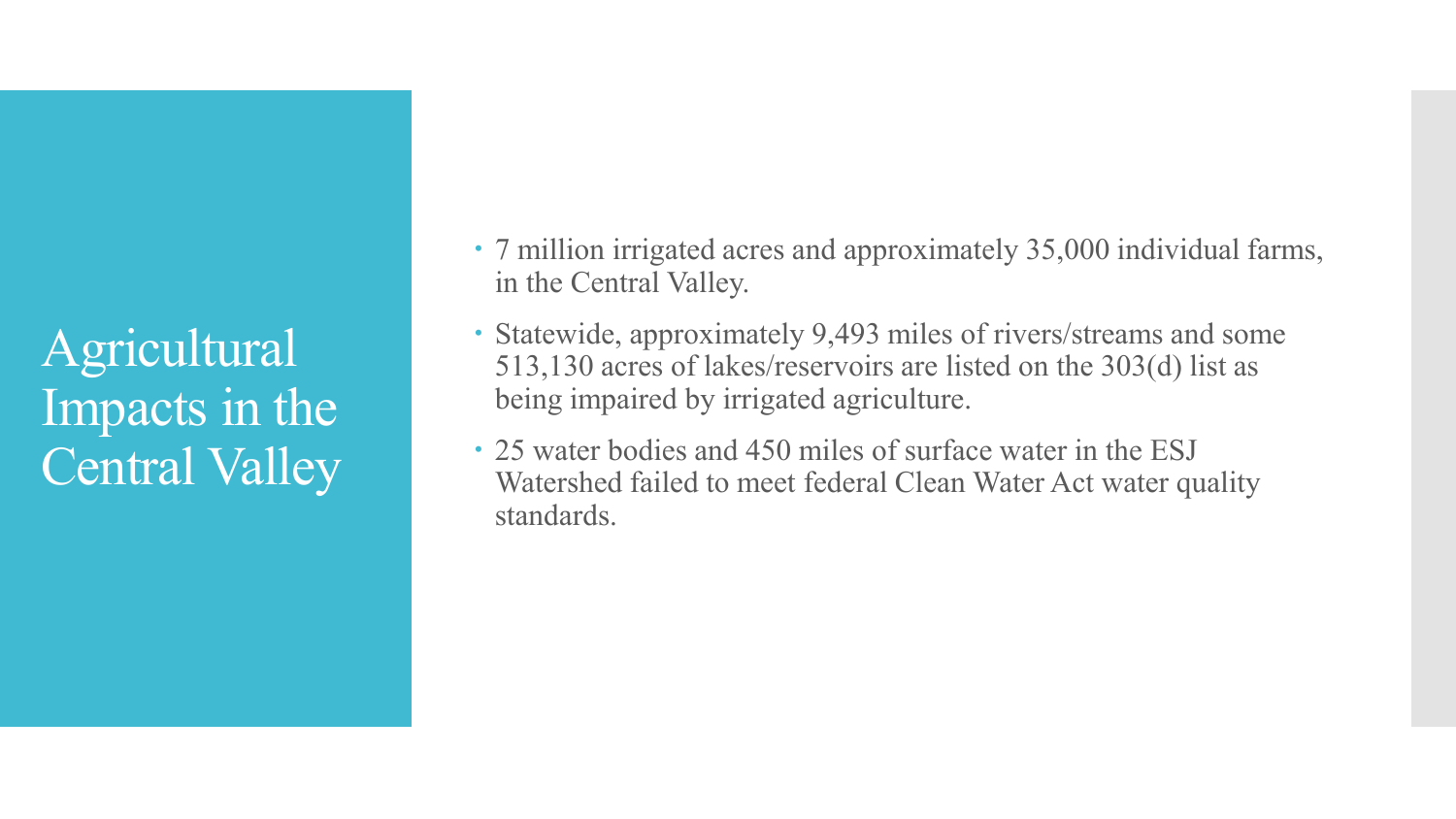Goals of a Surface Water Monitoring Program

- (1) COMPLIANCE We need to identify if water quality objectives are being achieved.
- (2) SOURCE IDENTIFICATION If there are adverse impacts, we must identify the source(s).
- (3) MANAGEMENT PRACTICE EFFECTIVENESS EVALUATION.
- (4) LONG TERM TRENDS We need to know if we are getting where we need to go and when we get there. Meet water quality objective and time schedule.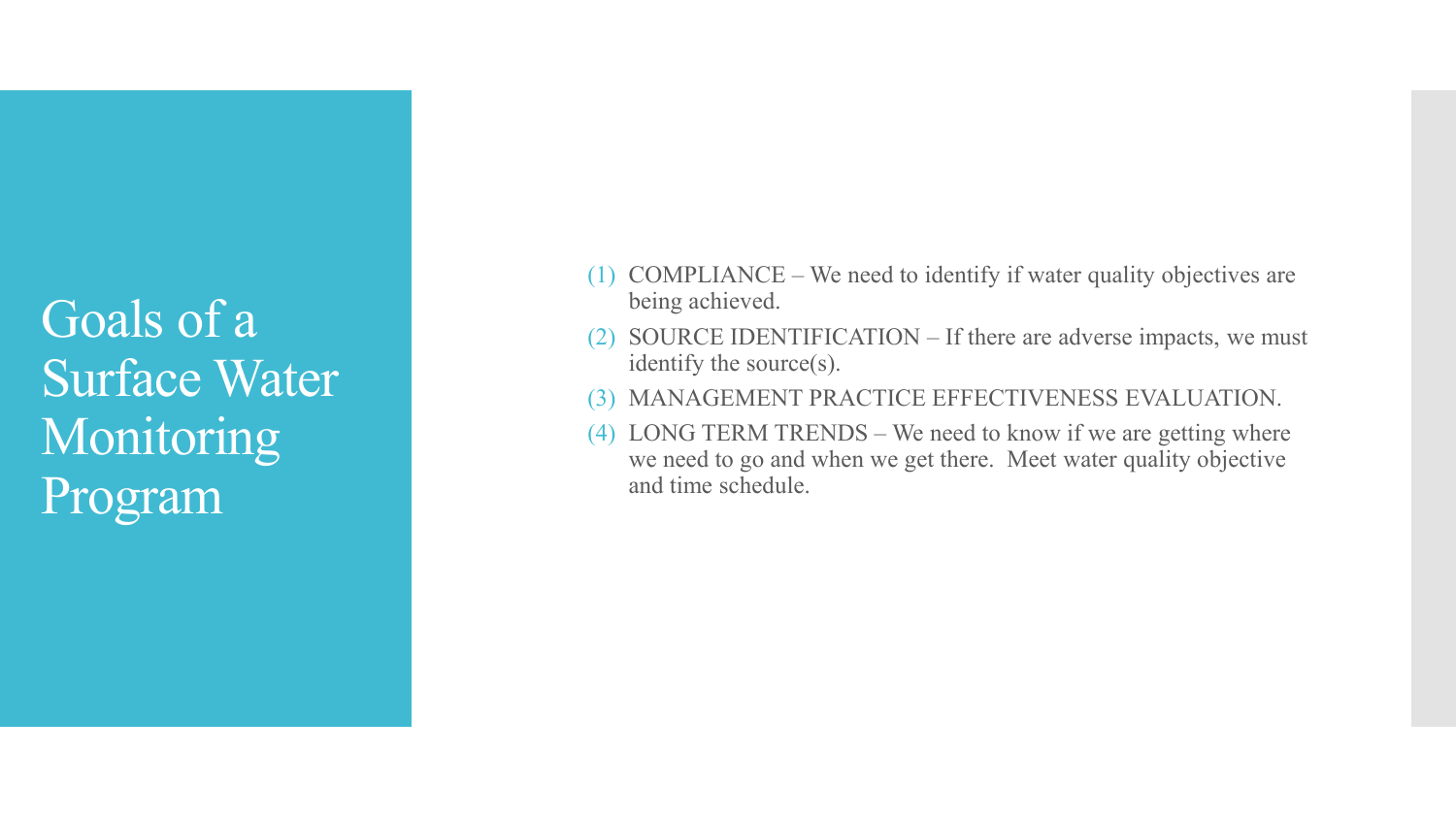What Does the Nonpoint Source Policy Require?

The Nonpoint Source regulations require that an order

- 1. Address nonpoint source pollution in a manner that *achieves water quality objectives*;
- 2. Describe management practices and program elements to be implemented;
- 3. Set quantifiable milestones and corresponding specific deadlines that measure progress towards achieving water quality objectives;
- *4. Provide sufficient feedback mechanisms to ensure that an order is achieving its stated purpose;* and
- 5. State potential consequences for failure to achieve an order's objectives.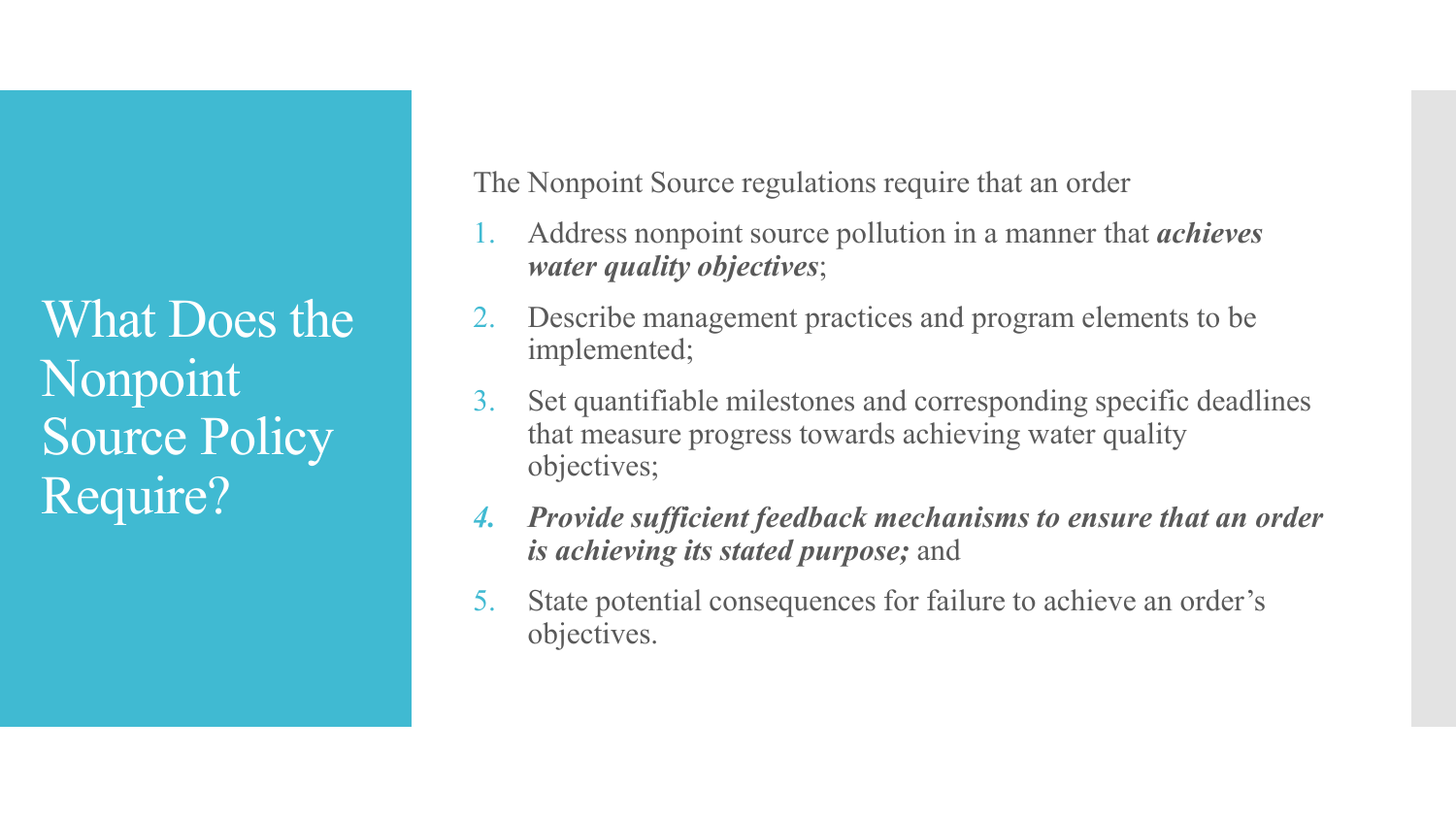### Non-Point Source Policy

The ESJ Order must comply with the Nonpoint Source Policy - It has the force of law and is incorporated into the Basin Plan.

"An NPS control implementation program shall include sufficient feedback mechanisms so that the RWQCB, dischargers, and the public can determine whether the program is achieving its stated purpose(s), or whether additional or different MPs or other actions are required."

"all monitoring programs should be reproducible, provide a permanent/documented record and be available to the public."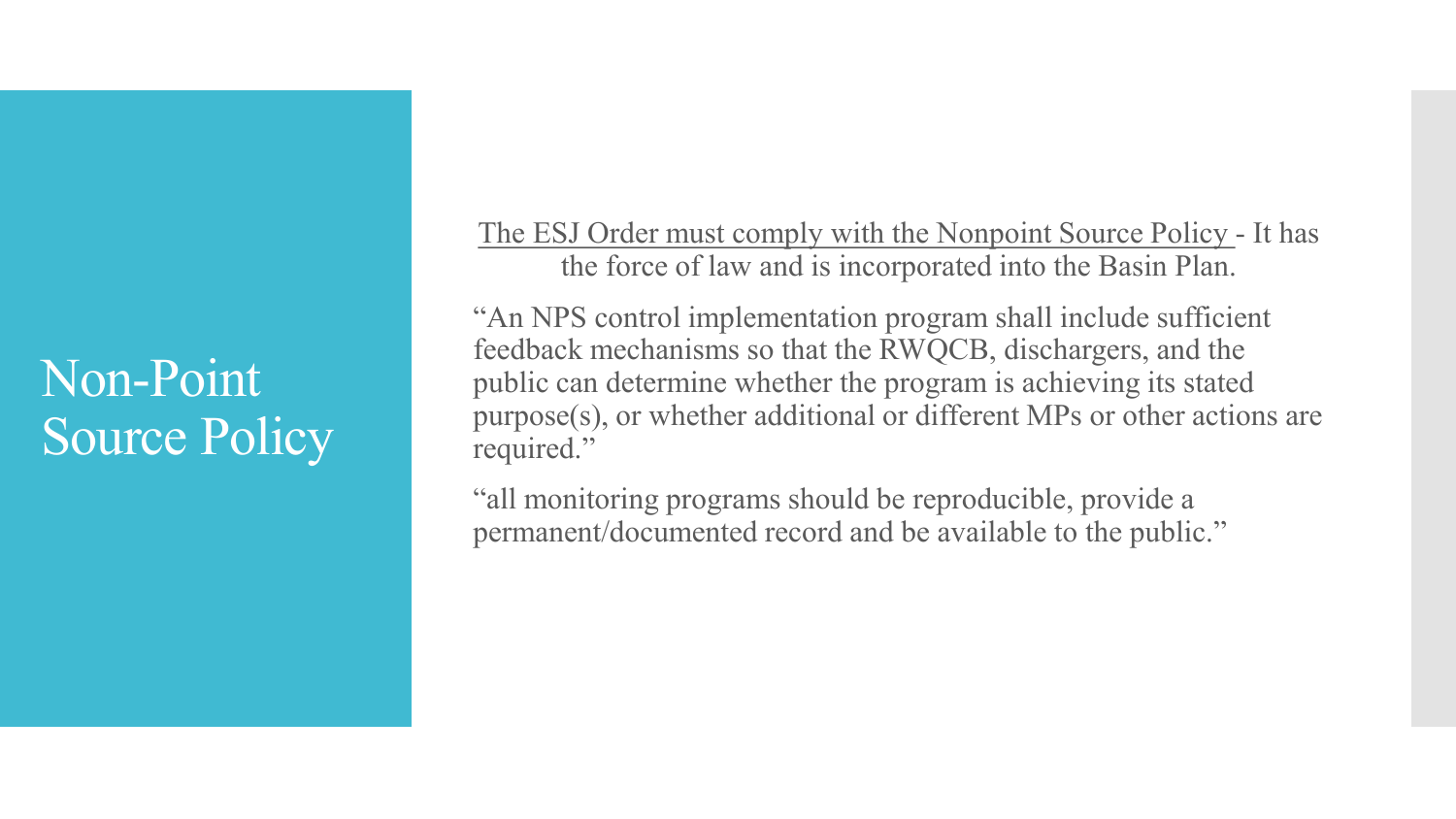Data should be open to the public

Gov. Code section 11120 (Preamble):

"It is the public policy of this state that…the *public may remain informed*…*The people insist on remaining informed* so that they may retain control over the instruments they have created."

State Constitution (Cal. Const., Art. 1, § 3(b)(1):

"The **people have the right of access to information** concerning the conduct of the people's business..."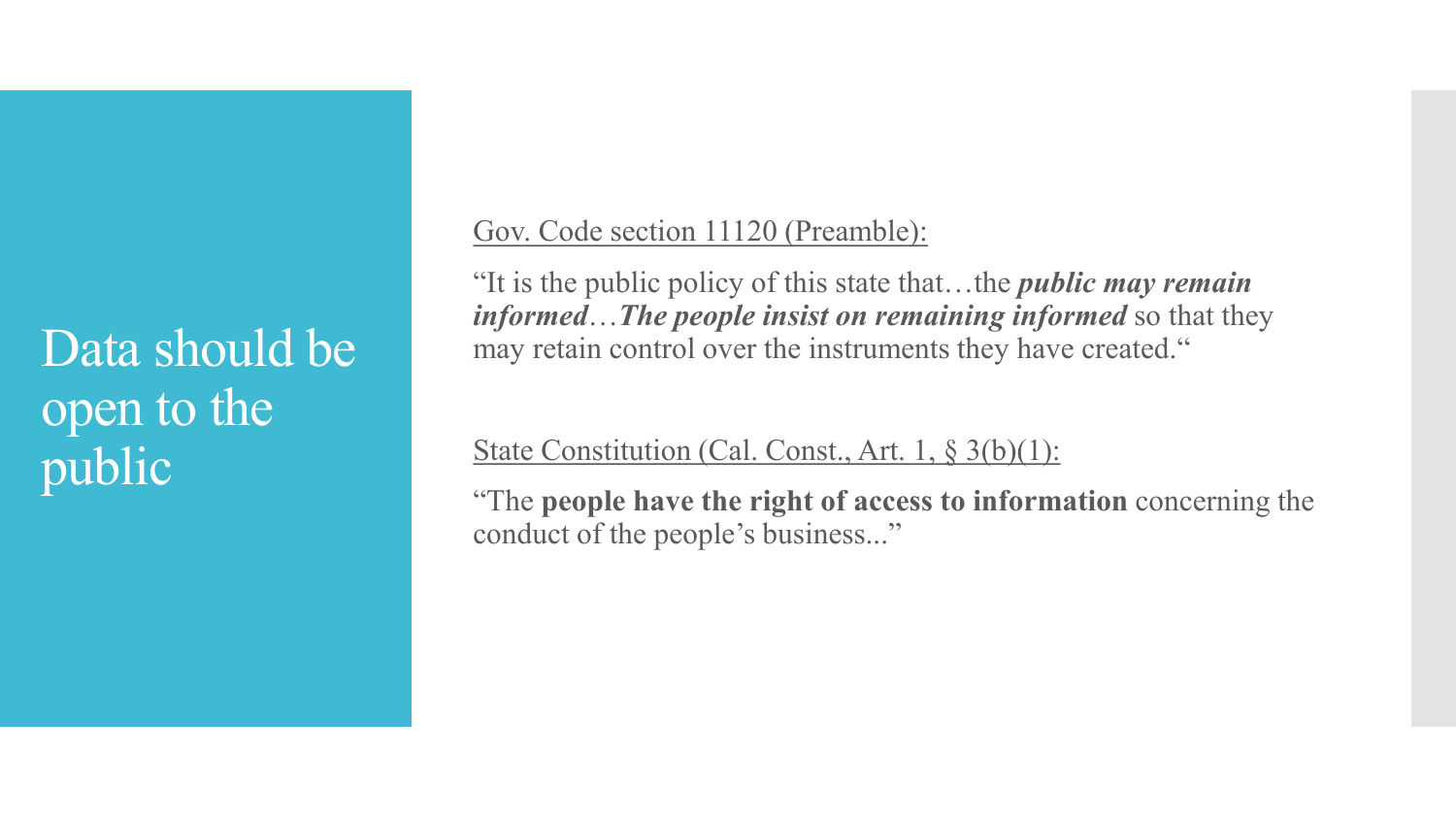#### ESJ Permit

- 6 Sites for 835,000 acres of irrigated land.
	- Central Coast monitors 40 sites for half the acreage.
- Third Party Coalitions are responsible for all monitoring.
- Monitoring occurs at 1 site in 6 different zones chosen by the Third-Party Coalition.
- If an exceedance is detected at 1 of the 6 sites, then additional "representative" monitoring is done within the same zone – BUT NOT NECESSARILY UPSTREAM OF THE EXCEEDANCE.
- Data is aggregated and anonymized by Third Party Coalitions.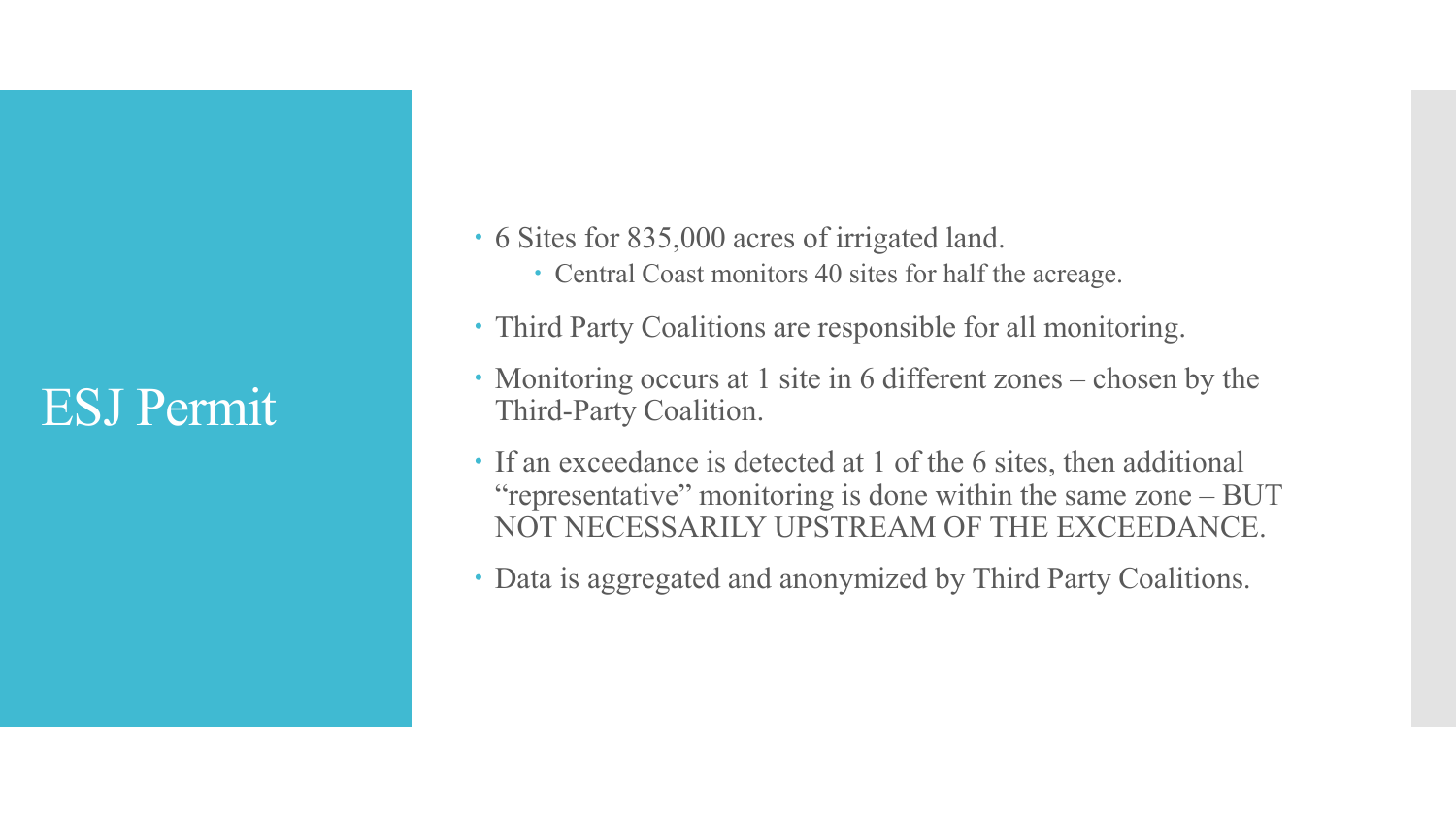#### Why Are We Here???

- **State Water Board** "Our review of the data found monitoring at represented sites can reveal exceedances for a different set of constituents than those found at the core sampling sites, even where the physical characteristics are similar."
- **State Water Board** "the problem is that a [management plan] may not be triggered until an exceedance is detected at a core or represented site, and water quality exceedances upstream or in an adjacent portion of the watershed to that of the core and represented sites may go undetected in the interim."
- After expressing concerns with the spatial and temporal density of monitoring, the State Board directed Regional Board staff to begin this expert panel process.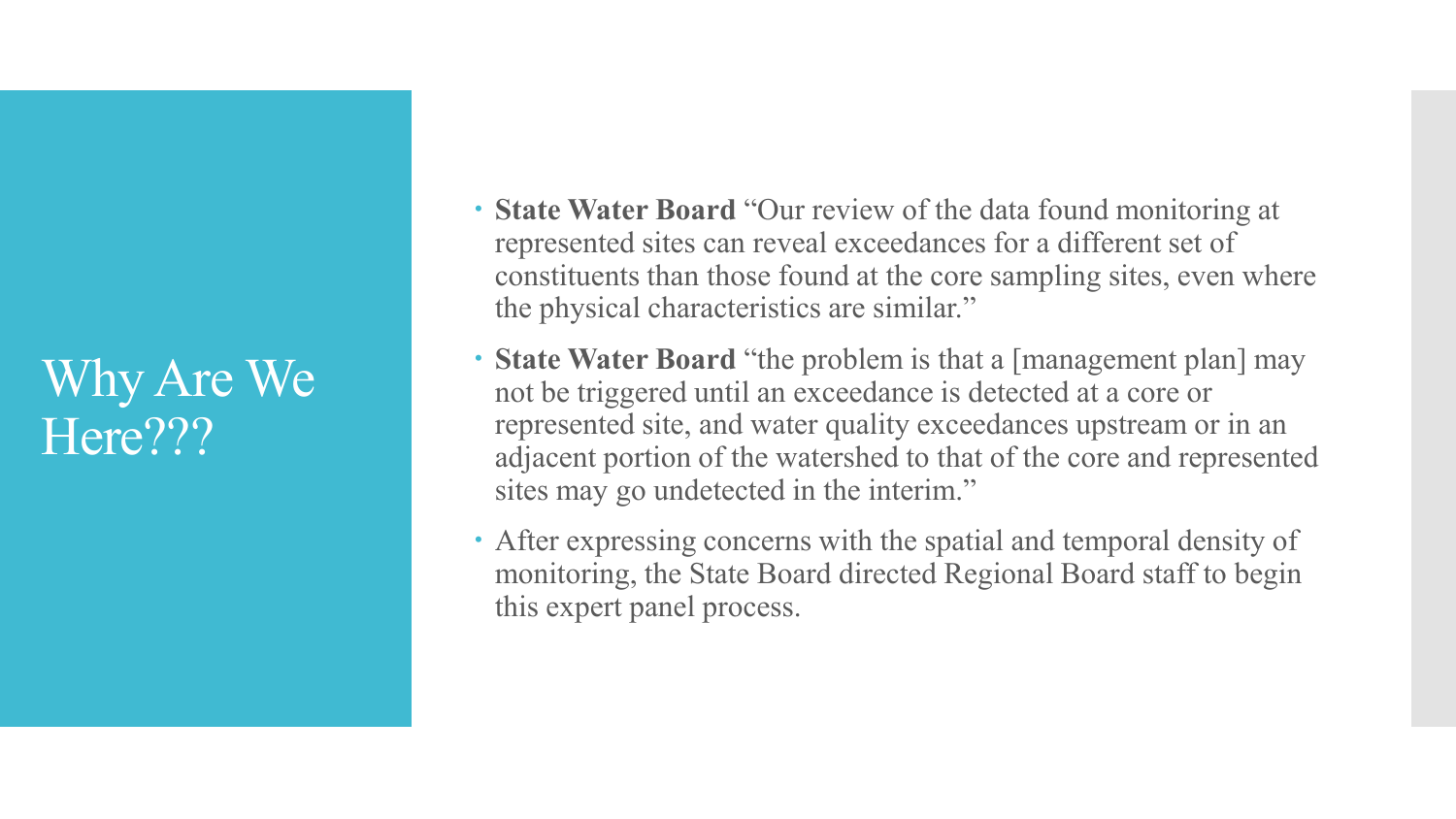Regional Board Concerns

- **Central Coast Regional Board's comments on the ESJ Order**  criticized its reliance on third-party coalitions and its use of "aggregated and anonymized reporting," which "would *make it impossible to realistically assess and resolve waste discharge problems*."
- **Central Coast Board on ESJ Monitoring** "[t]his approach is especially inappropriate given such wide-spread water quality problems, including the severe degradation of drinking water sources".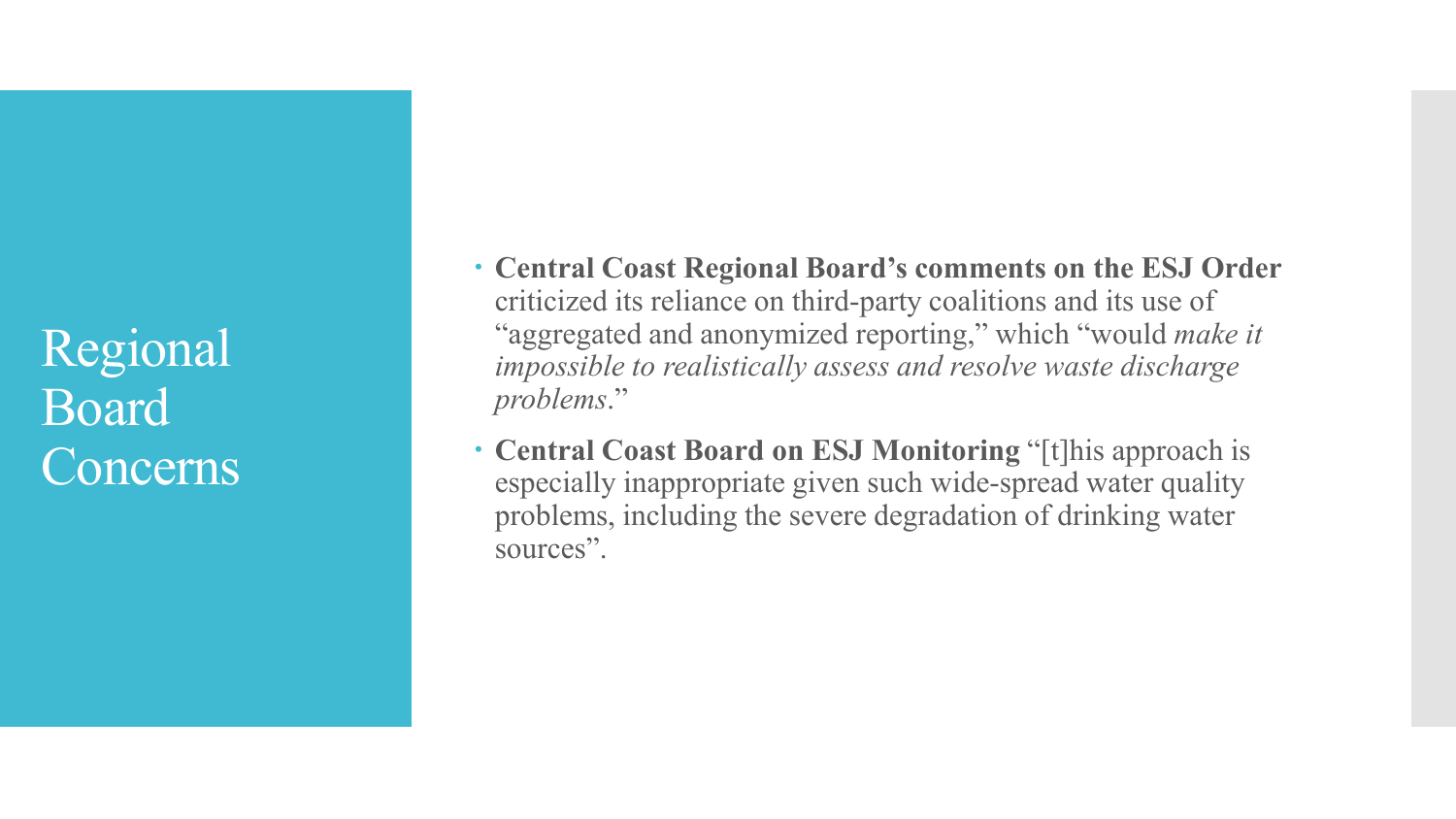## Sampling **Density**

- Representative water sampling once a month represents approximately 0.1 percent of streamflow.
- Compliance with water quality standards cannot be determined by collecting samples, perhaps 20 to 40 miles from a discharge point and analyzing 0.1 percent of streamflow draining 15,218 to 83,767 irrigated acres.
- Core site monitoring cannot measure or detect degradation that may have occurred upstream and dissipated by the time the effected waters commingle with other waters and flow past the downstream monitoring location.
- Discharger specific or, at a minimum, a **statistically significant sampling of individual discharges is fundamental** to providing the information necessary to adequately regulate specific sources of pollution.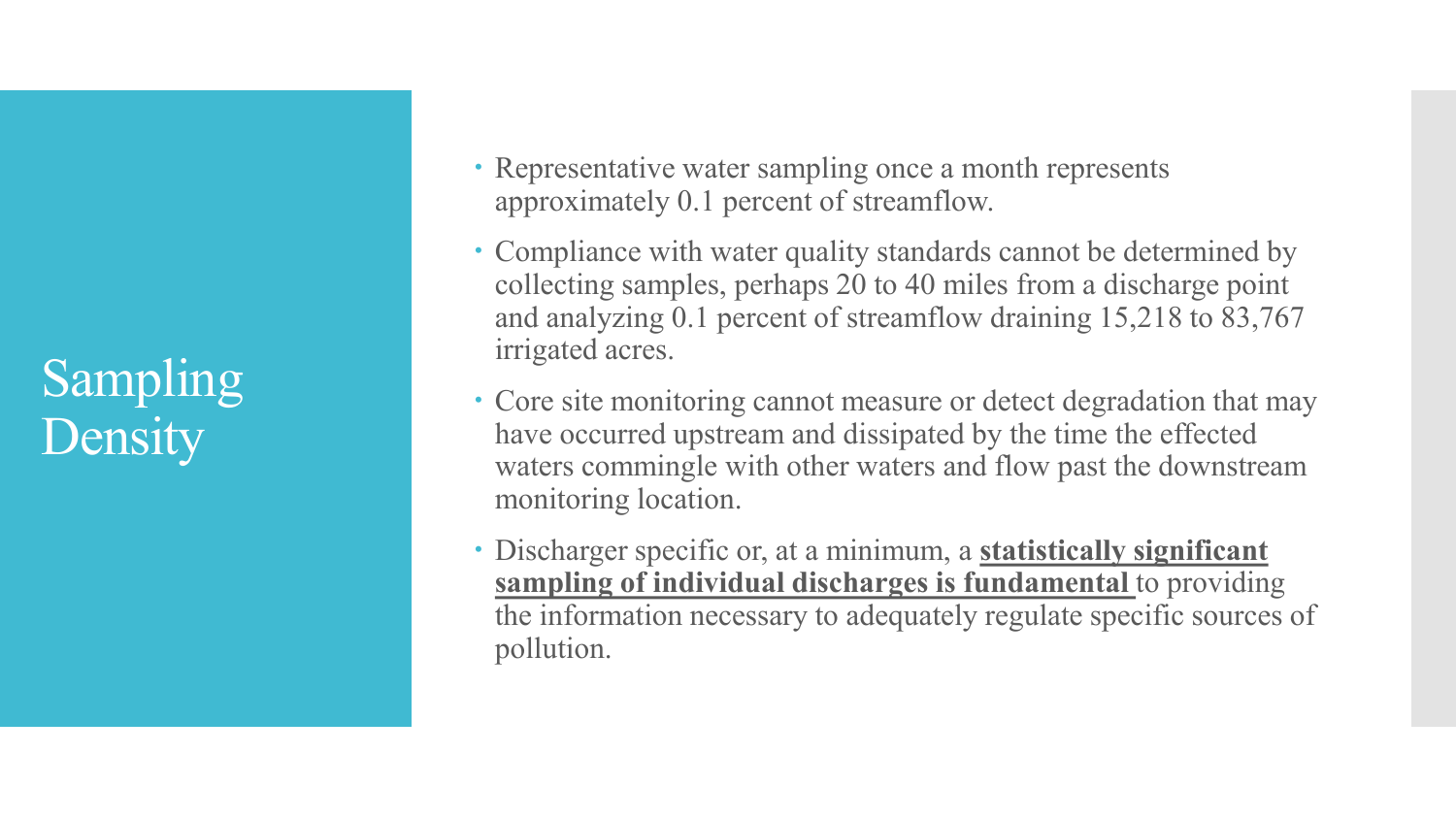Upstream **Monitoring** Recommendations  **Previous Expert Panel Recommendation** – "Single measurement point at the downstream discharge of a very large watershed would be insufficient. When/if problems are identified, sampling should move upstream to *locate the source of the problem*."

 **State Water Board** "The better approach may be to rely on receiving water monitoring data and to require the third-party monitoring groups administering receiving water monitoring to pursue exceedances with *increasingly focused monitoring in upstream channels designed to narrow down and identify the sources of the exceedances".*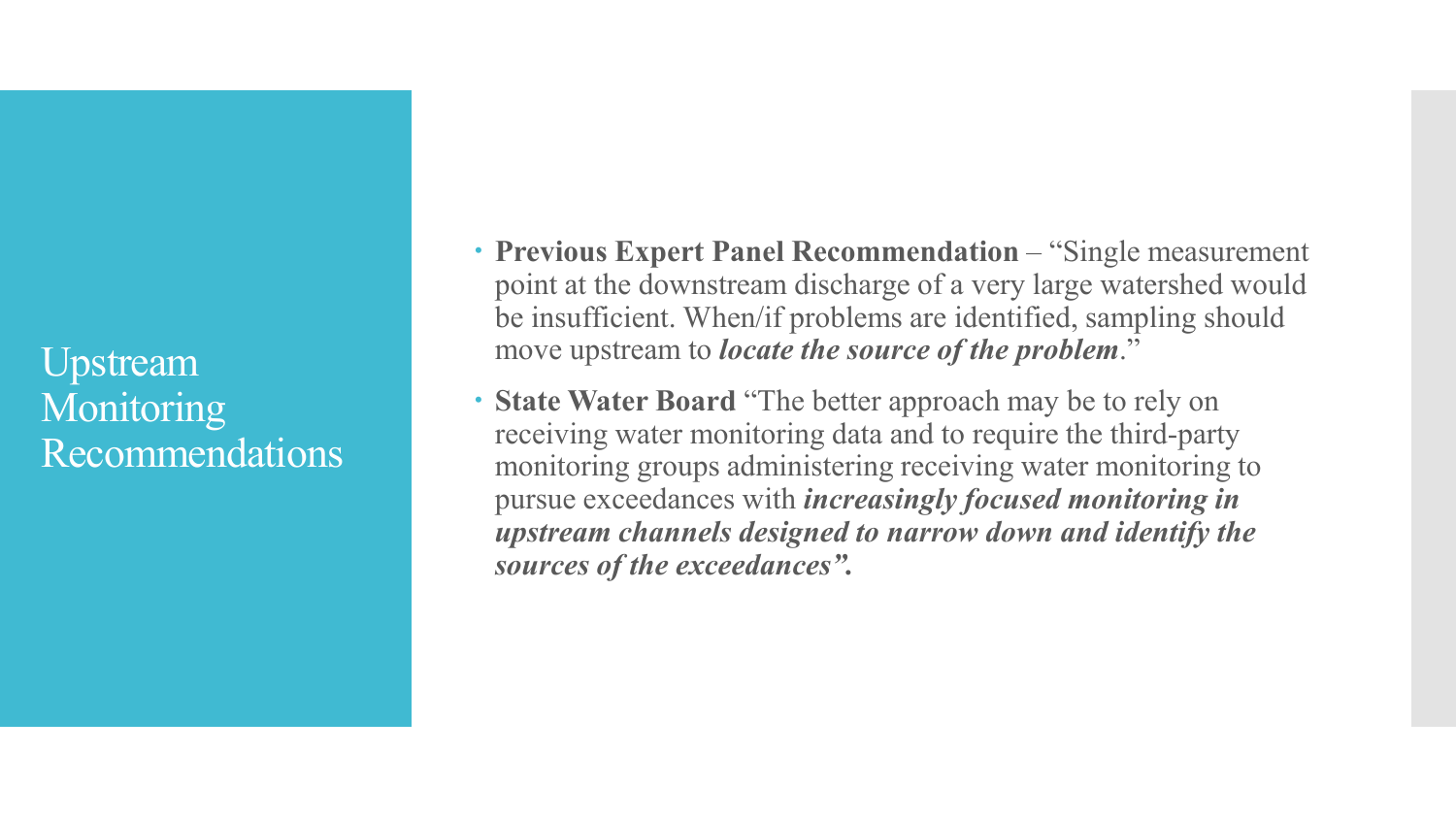Upstream Monitoring - Central Coast

- **The Central Coast Surface Monitoring is stronger than the ESJ and yet the Order was still overturned by the courts.** The Central Coast Waiver required the largest polluting growers to conduct individual farm monitoring and all other growers participated in regional, representative monitoring.
- State Water Board on Central Coast surface water monitoring program:
	- "We are skeptical that the Central Coast Water Board has adopted the monitoring program best suited to meet the purpose of identifying and following up on high risk discharges."
	- "[E]ven though the surface water discharge monitoring requirements are targeted to the highest risk dischargers, problem discharges and areas are likely to be found outside of the influence of farms operated by Tier 3 dischargers."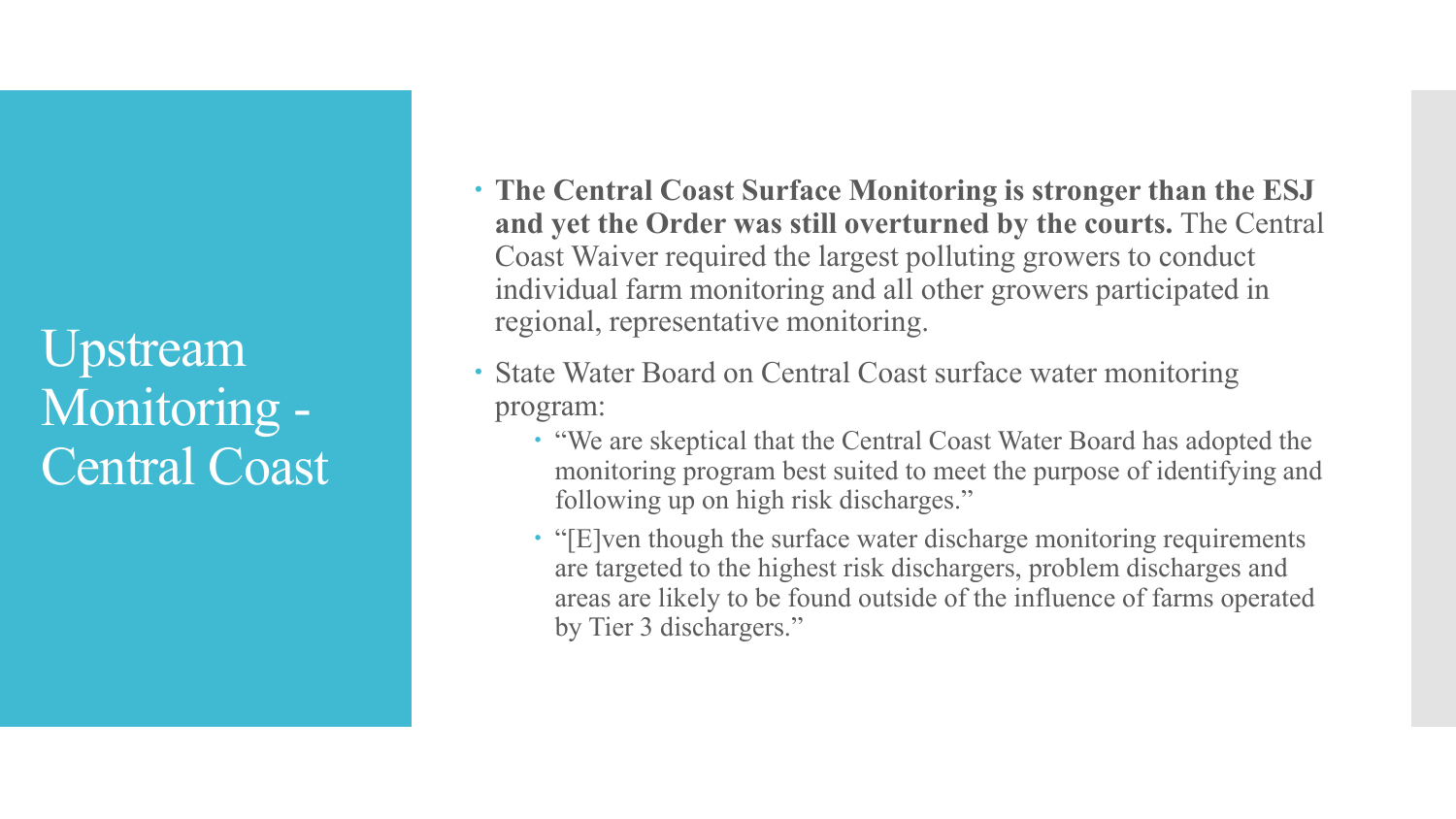Upstream Monitoring - Ventura Region

- The Los Angeles Regional Board acknowledged that representative surface water monitoring was not adequate to detect on its own sources of pollution.
- **New Ventura Region Surface Water Monitoring Program**: When a receiving water violation has been detected by representative monitoring, the LA Regional Board requires all growers upstream of the watershed exceedence to begin conducting individual field monitoring until the responsible parties are identified and the exceedence is corrected.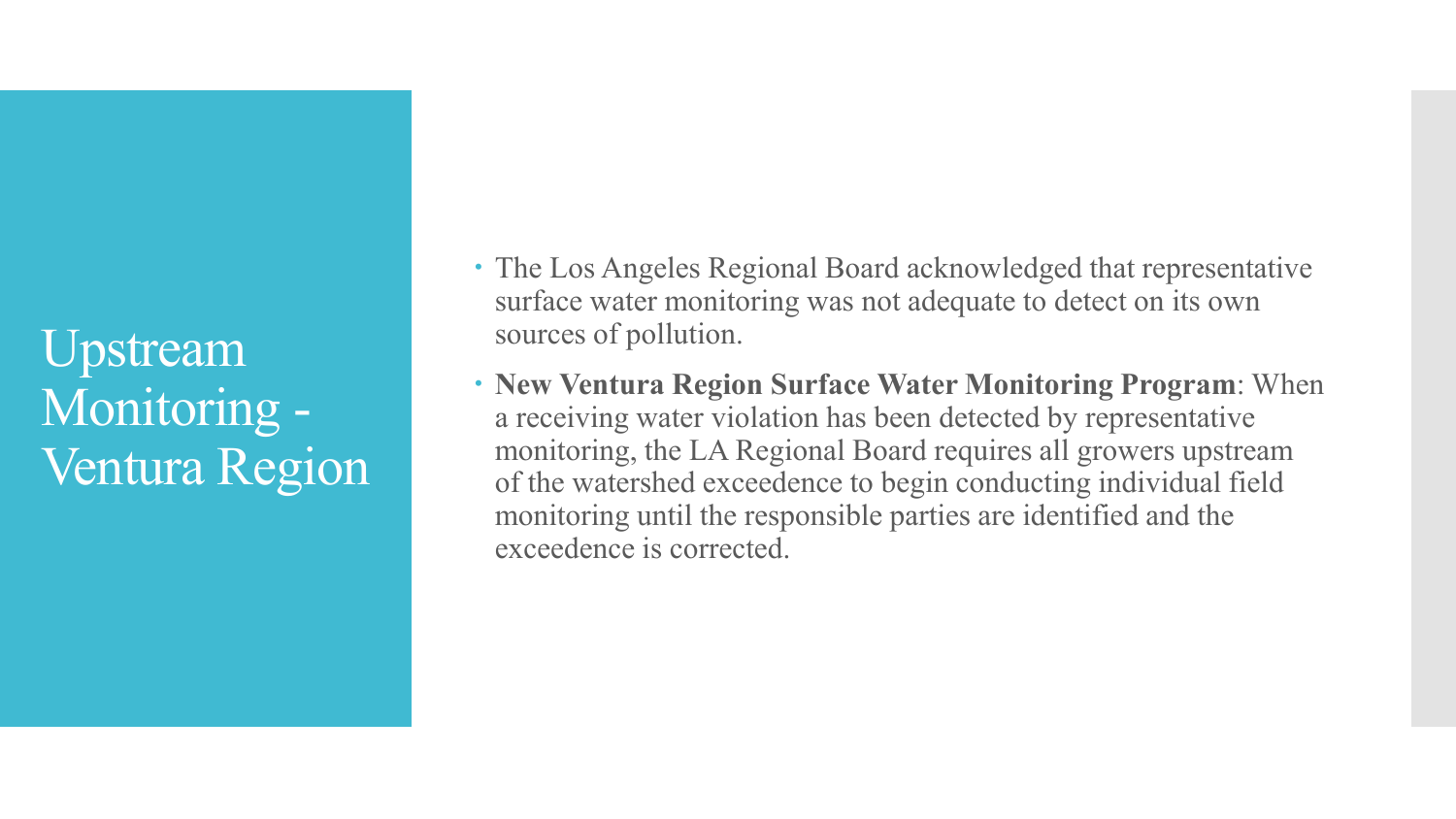Exceedance-**Based** Monitoring was already struck down by the courts

- To satisfy state regulations, agricultural discharge permits must be targeted at identifying water quality degradation, not merely exceedances of standards. *San Joaquin Resource Conservation District v. Cal. Regional Water Quality Control Board*
- In *CSPA*, the Court found that the 2011 waiver provided an inadequate feedback mechanism because it was premised on exceedance monitoring, and thus failed to satisfy Element 4.
- ESJ relies on the very same exceedance-based feedback mechanism.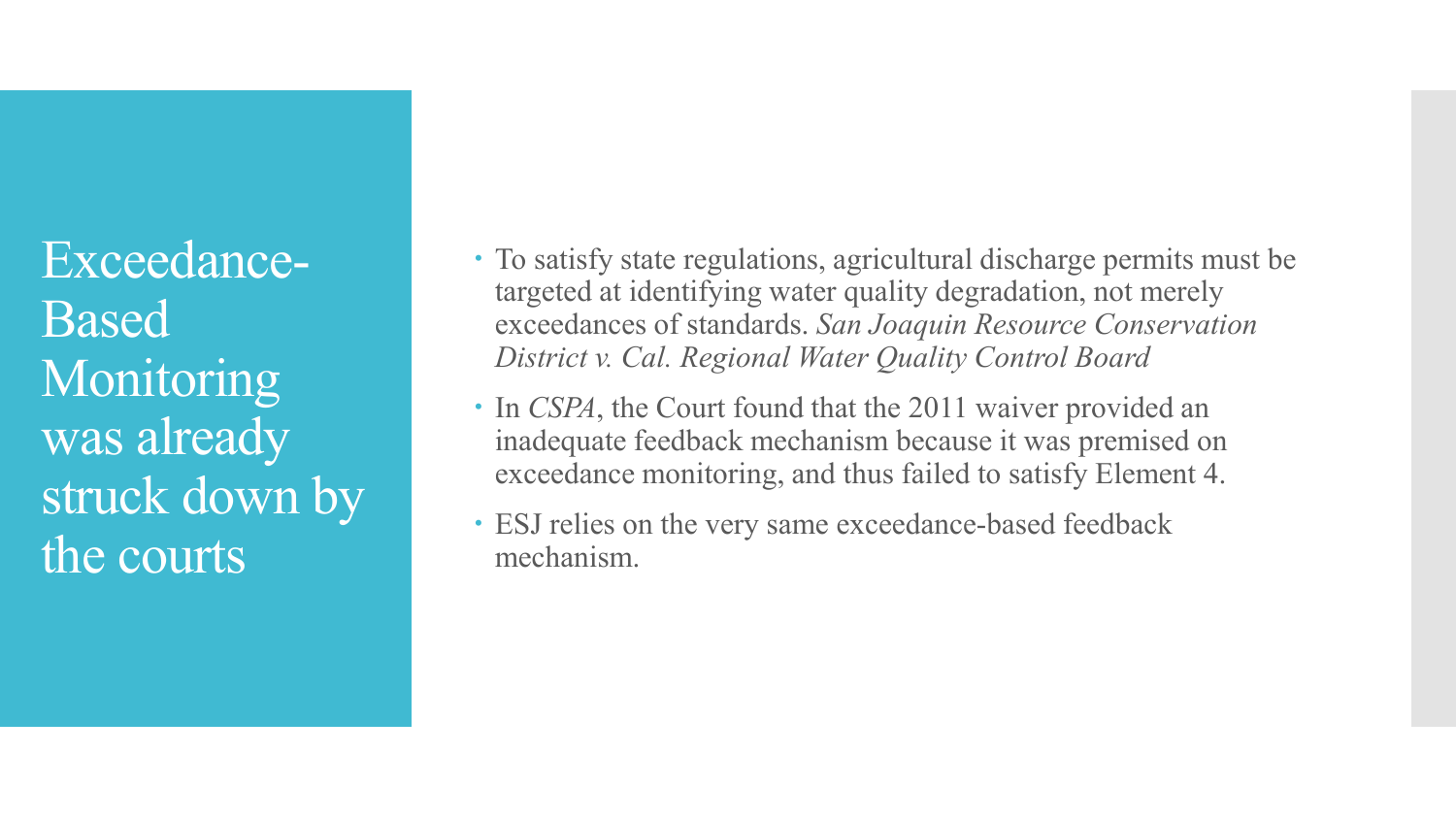Pesticide Switching

- Switching from one pesticide to another is a common occurrence that is not considered in the current ESJ Monitoring Program.
- Growers have shifted away from organophosphate pesticides and turned instead to equally dangerous neonicotinoid and pyrethroid pesticides.
- ESJ Coalitions do not have pesticide endpoints that are protective of downstream drinking water beneficial uses.
- Effective monitoring of pesticide contamination must be comprehensive and flexible enough to capture pesticide switching.